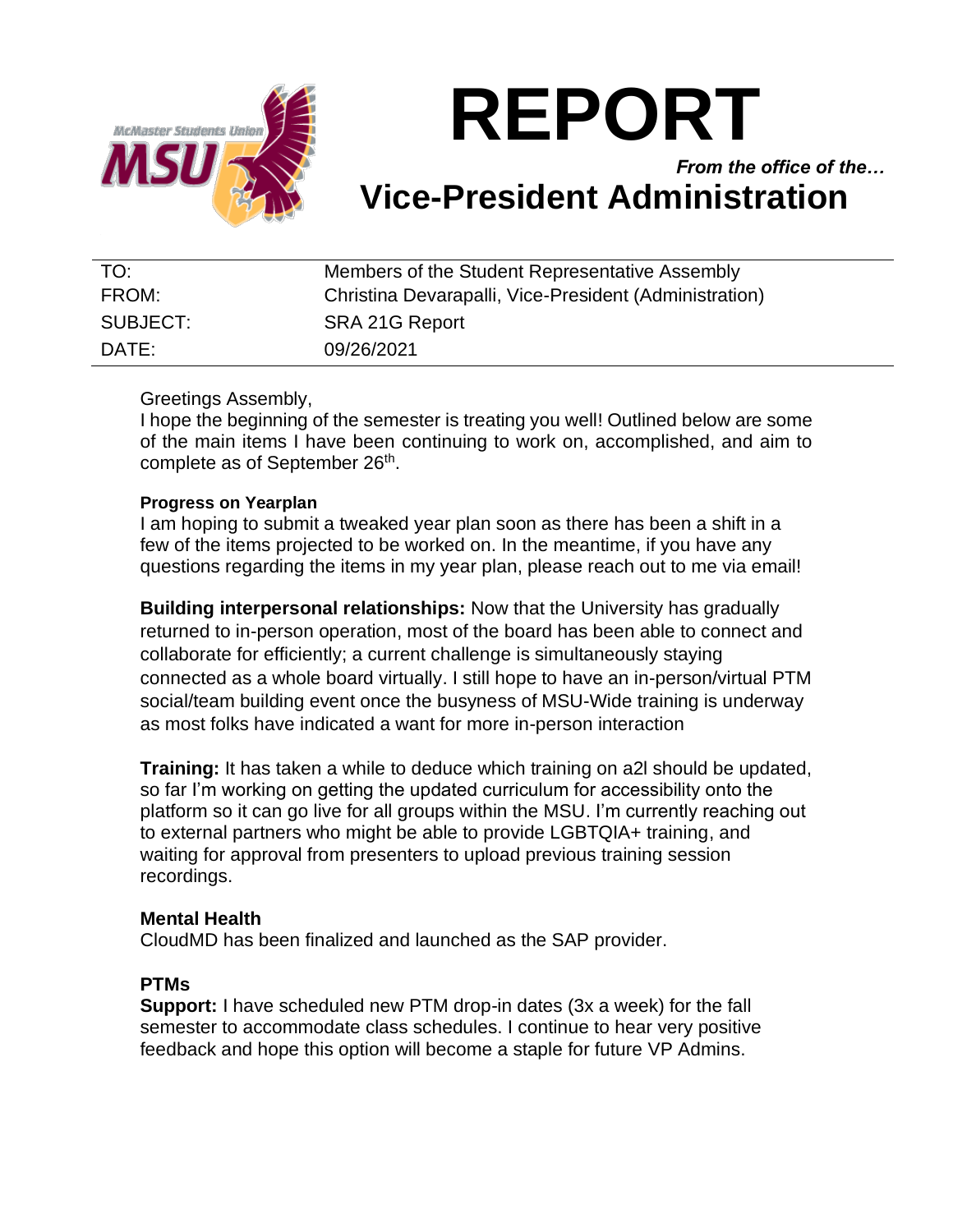**Hiring:** SWHAT has officially returned to operation in-person, we have filled the SWHAT Director position and have worked out a temporary operating space in MUSC for volunteers.

**Training:** I am aiming to finalize a timeframe for MSU-wide volunteer training, which will take place in September. Any new service hires would still complete foundational training (ex. WHMIS, Due Diligence).

**Services:** Most Services are wrapping up their volunteer hiring inclusive of first years. Many services participated in Welcome Week and/or Level 2 Welcome, while the online platforms were challenging at times, folks were on the ball and event approvals were able to occur in time. EFRT is officially back at full operating hours, with overnight accommodation from HCS. I have mainly been aiding folks in day-to-day operations, ie. FCC is picking up more in-person operations including GFB (Good Food Box), a long-term delivery process will need to be established. Services that would like to utilize their space regularly for in-person operation are submitting proposals and safety protocols.

## **Upcoming Events, Projects, & Activities**

**HR:** I will be working with Renee to look at the current processes and logistics surrounding JDs for potential restructuring, as well as policy staff education and awareness. Next steps include hiring an HR Generalist.

#### **SRA**

**Support: Meetings/Rotational Drop-Ins:** As a board, we had been conducting biweekly rotations amongst ourselves, so all SRA have the chance to meet with VPs at least once if not more. The continuation of these meetings for the duration of the fall will be looked at moving forward. We'd be happy to support folks and/or collaborate on events/engagement initiatives as well.

#### **PTMs**

**Hiring:** I am continuing to support PTMs in their peak workload times; volunteer team hiring (interview questions, training, connecting their requests to staff, etc.). You will soon hear about the 'surprise' I mentioned last report.

**Training:** MSU-Wide Exec & Volunteer Training has commenced this week and will continue for the next two weeks. Wil, Kate, and Khadijeh from the EIO are kindly offering resource and discussion workshops for our ~365 volunteers.

**Welcome Week:** Aside from usual operations, I have spent a large amount of the past month has on Welcome Week and the Level 2 Welcome. While it was a privilege to be able to observe planning in-action on campus and contribute to further awareness of the MSU, it was also an opportunity to note aspects with regard to support, timelines, and partnership with campus groups which need to be continually worked on for next Welcome Week and subsequent events run for